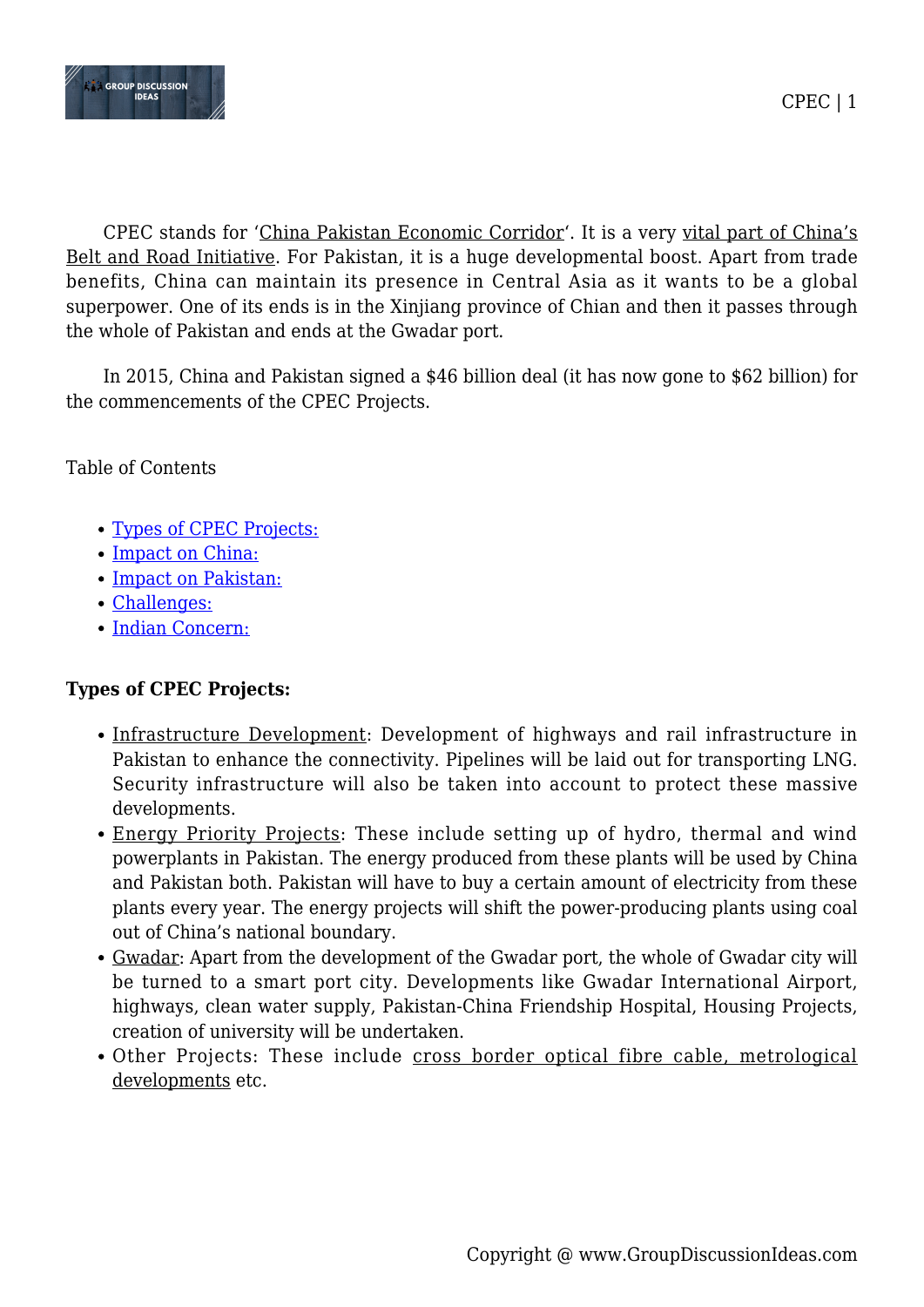

### **Impact on China:**

- The impact of this project on China can easily be understood by the fact that the CPEC was included in its 13<sup>th</sup> Five Year Development plan. CPEC will provide China with an alternate and a much smaller route for its energy supplies. China is the largest importer of oil in the world, and the sea route passes through Strait of Malacca (where the US Navy patrols timely), the disputed South China Sea, the Indian Ocean. The sea route is 12000 km long and in adversaries can be blocked by China's enemies. Through CPEC the distance to be covered is just 6000 km and is much more secure.
- The CPEC is in sync with China's Western Development plan. With the better connectivity and facilities under the CPEC program in the Xinjiang province, public and private investments will rise. This also includes the areas of Tibet and Qinghai.
- Chinese imports and exports to Africa, Europe, the Middle East will increase and shipment time and distances will decrease.
- Strong presence in Central Asia and the Indian Ocean.

# **Impact on Pakistan:**

• It will have a mixed impact on Pakistan. On the one hand, it will bring immense development, improved connectivity, creation of jobs etc. in Pakistan. But on the other hand, it will burden Pakistan with an enormous debt of around \$10 billion. It will be very difficult for Pakistan to bail itself out of it and may end up compromising its sovereignty like Sri Lanka.

# **Challenges:**

- Providing security to all the infrastructure in terrorism influenced country like Pakistan.
- Opposition by the people living in Gwadar, as they feel that the project won't be as fruitful for them as promised.
- Baloch nationalists have also opposed such large-scale development fearing that it will exploit the resource-rich region.

### **Indian Concern:**

India's only concern is that the CPEC passes through the POK, which undermines India's sovereignty.